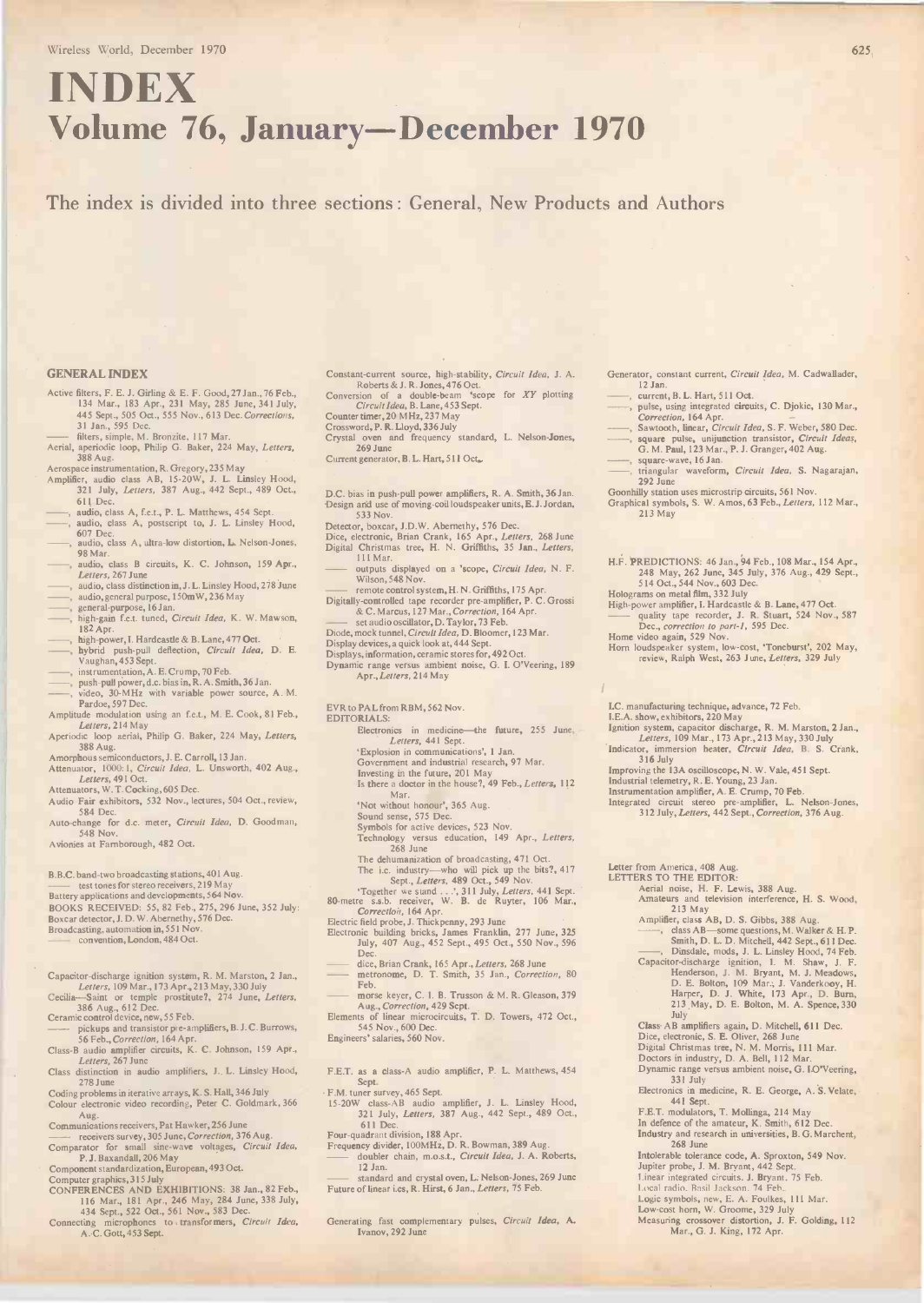- Microelectronics, crisis in, D. A. Bell, 489 Oct. Millivoltmeter, op.amp. a.c., M. V. Dromgoole, 75
- Feb.<br>Mobile radio and amateur bands, R. A. Villiers, 441<br>Sept., J. A. Saxton, 489 Oct., I. M. Waters,<br>549 Nov.
- 
- Modular pre-amplifier design, J. L. Linsley Hood,<br>174 Apr.<br>Oscillator, sine-wave power, T. Roddam, 490 Oct.,<br>H. L. Armer, 549 Nov.<br>Pre-amplifiers, i.cs in stereo, L. R. Avery, 442 Sept.
- Rationalizing trade associations. H. E. F. Taylor, 441
- Sept.<br>Relay contact symbols, J. M. Little, 112 Mar.<br>S.I. units, in defence of, B. J. C. Burrows and reply<br>from Stanley Kelly, 74 Feb.<br>Self-starting with ring-of-two, P. Williams, 331 July
- 
- Some improvements in class B, M. J. Hamer, 267 June<br>Somex "70 report criticized, R. E. Cooke, 386 Aug.<br>Stereo decoder adaptor, A. Royston, 11 Jan.<br>
"enginophone pickups, H. J. N. Riddle and<br>
reply from Stanley Kelly, 11 Ja
- 
- 
- 
- The problem of dynamic range, Ivor Nedake, 214 May<br>and reply from G. I. O'Veering, 331 July<br>Theoretical and measured response, P. M. Quilter and<br>reply from A. R. Bailey, 172 Apr., G. J.
- 
- 

Bignold, 331 July `Toothpaste bass', I. M. Fried, 612 Dec. Transistor distortion characteristics, G. W. Short and reply from J. L. Linsley Hood, 10Jan.

V.H.F. services, T. Roddam, 172 Apr. Voltmeter, simple linear a.c., F. P. Mason, 113 Mar., D. L. Clay, 331 July, replies from G.W.<br>Short, 113 Mar., 331 July, *Correction*, 164 Apr.

Words, pictures and customs, W. W. Martin, 213 May

- Linear i.cs, future of, R. Hirst, 6 Jan., Letters, 75 Feb.
- 
- Linear scale millivoltmeter, A. J. Ewins, 592 Dec.<br>LITERATURE RECEIVED: 46 Jan., 96 Feb., 140 Mar., 98 Apr., 248 May., 304 June, 362 July, 416 Aug.,<br>458 Sept., 522 Oct., 572 Nov., 624 Dec.<br>Loudspeaker performance, Paul W.
- units, moving-coil, the design and use of, E.J. Jordan, 533 Nov.

- 533 Nov.<br>
Low-angle radiation, L. A. Moxon, 155 Apr.<br>
angle radiation, L. A. Moxon, 155 Apr.<br>
cost horn loudspeaker system, 'Toneburst', 202 May,<br>
reviewed by Ralph West, 263 June, Letters, 329 July<br>
distortion bias and e
- pass and high-pass filter, combined, *Circuit Idea*,<br>J.L. Linsley Hood, 123 Mar.
- Magnetic recording techniques for colour television, Aubrey Harris, 85 Feb.
- Magnetoresistance and its applications, B. E. Jones, 17 Jan. Matching, R. W. Cotterhill, 66 Feb.
- Measuring zero drain-current coefficient in f.e.t.s, Circuit<br>Idea, P. R. Thrift, 206 May
- 
- 
- 
- Mechanical filters for TV receivers, 320 July<br>Mediator cleared for take-off in 1971, 120 Mar.<br>MEETINGS: 44 Jan., 94 Feb., 139 Mar., 200 Apr., 230 May,<br>516 Oct., 540 Nov., 599 Dec.<br>Metal glaze resistors, K. L. Dove, 295 Jun
- Microammeter, d.c., 16 Jan.

Microcircuit?, which type of, 276 June<br>Microcircuits, elements of linear, T. D. Towers, 472 Oct.,<br>545 Nov., 600 Dec.<br>Microelectronics at the Paris components show, 215 May

Millivoltmeter. linear scale, A. J. Ewins, 592 Dec. Mobile radio communication, 494 Oct.

- 
- Modern direct voltage calibration system, H. Stern, 288 June<br>Morse keyer, electronic, C. I. B. Trusson & M. R. Gleason,<br>379 Aug., Correction, 429 Sept.<br>Multivibrator, astable, from logic gates, Circuit Idea, B. L.<br>Hart, 18
- 
- 
- Negative resistance of transistor junction, Circuit Idea, J. A. H. Edwards, 12 Jan. NEW PRODUCTS: 39 Jan., 88 Feb., 142 Mar., 193 Apr.,
- 249 May, 299 June, 355 July, 411 Aug., 459 Sept.,<br>517 Oct., 567 Nov., 619 Dec.<br>NEWS OF THE MONTH: 8 Jan., 61 Feb., 120 Mar., 167 Act:
- Apr., 217 May, 264 June, 326 July, 382 Aug., 427 Add.<br>Sept., 492 Oct., 530 Nov., 581 Dec.<br>Noise in transistors, F. N. H. Robinson, 339 July

100MHz frequency divider, D. R. Bowman, 389 Aug.

- Oscillator, audio, digitally set, *Circuit Idea*, D. Taylor, 73 Feb.<br>——, bias and erase, low distortion, D. Griffiths, 20 Jan., Correction, 80 Feb.
- , circuit for measuring beta and  $f_T$ , Circuit Idea, J. P.<br>Holland, 580 Dec.
- long-tailed pair LC, Circult Idea, D. T. Smith, 123 Mar.
- low-distortion 30Hz-20kHz, Circuit Idea, C. A. Pye, 12 Jan.
- push-pull, f.e.t., Circuit Idea, J. A. Roberts, 182 Apr.<br>
sine-wave power, Circuit Idea, H. L. Armer, 402 Aug., Syn<br>
Letters, 490 Oct., 549 Nov.<br>
sinusoidal, for high temperatures, P. Williams, 332<br>
July, Correction, 376 A
- 

Oscilloscope, improving the 13A, N. W. Vale, 451 Sept.

- PERSONALITIES: 32 Jan., 87 Feb., 133 Mar., 192 Apr.,<br>247 May, 298 June, 363 July, 410 Aug., 456 Sept.,<br>496 Oct., 573 Nov., 604 Dec.<br>Phase-locked stereo decoder, R. T. Portus & A. J. Haywood,
- 
- 418 Sept. Physics exhibition, London, 241 May
- Plotting semiconductor characteristics, W. G. Allen, 211 May<br>Postscript to simple class A amplifier and modular pre-amp.,  $_{T}$ J. L. Linsley Hood, 607 Dec.
- Pre-amplifier, audio, simple, J. L. Linsley Hood, 207 May, Correction, 294 June , integrated circuit stereo, L. Nelson -Jones, 312 July,
- 
- Letters, 442 Sept., Correction, 376 Aug.<br>Programmable unijunction transistor, O. Greiter, 430 Sept.<br>Progress in tape recording techniques, S. Feldman, 33 Jan.<br>Pulse generator using integrated circuits, C. Djokic, 130 Mar., Correction, 164 Apr.
- R.F. resistance and electroplating, 565 Nov.
- R.S.G.B. exhibition, 491 Oct., Letter, 612 Dec.
- Radio fire alarm, 158 Apr.
- Radiometer and temperature controller, YIG, I. J. Kampel,<br>501 Oct., Correction, 547 Nov.<br>REAL & IMAGINARY: 'Vector', 48 Jan., 148 Mar., 254 Trai
- 
- May, 364 July, 464 Sept., 574 Nov., Letters, 172 Apr.,<br>Correction, 254 May<br>Receiver, 80-metre ss.b., W. B. de Ruyter, 106 Mar.,<br>Correction, 164 Apr.<br>Receivers, domestic, 485 Oct.
- Regulator, battery, low -drain, Circuit Idea, P. Lacey, 548
- Nov. , d.c., variable voltage reference source for, Peter Williams, 83 Feb.
- Resistors, metal glaze, K. L. Dove, 295 June Resolver with gain control, *Circuit Idea*, C. N. Gordon, 73 Feb.
- 
- 73 Feb.<br>Root Hog or Die, Thomas Roddam, 281 Ju**ne**<br>Roots and responses, Thomas Roddam, 349 July
- Schmitt triggers, *Circuit Idea*, P. Gascoyne, 316 July<br>Semiconductor characteristics, plotting, W. G. Allen, 211
- May , amorphous, J. E. Carroll, 13 Jan.
- Signal monitoring networks, A. E. Crump, 353 July
- 
- Simple active filters, M. Bronzite, 117 Mar. audio pre -amplifier, J. L. Linsley Hood, 207 May,
- Correction, 294 June<br>
op. amp., D. Griffiths, 337 July
- Sinusoidal oscillator for high temperatures, P. Williams,<br>332 July, Correction, 376 Aug.
- Slant polarization for local radio, 492 Oct.
- SONEX 70. 171 Apr.. report 'Cecilia—saint or temple prostitute?', 274 June, Letters, 386 Aug., 612 Dec. Volt Sound '70, 222 May
- 
- 
- 
- Speakers in corners, H. D. Harwood, 162 Apr.<br>Spring song, Thomas Roddam, 226 May<br>Stabilized power supply, A. J. Ewins, 150 Apr., *Letters,*<br>Stabilized power supply, A. J. Ewins, 150 Apr., *Letters,*<br>Stereo decoder, phase-l 418 Sept.
- 

NEW PRODUCTS

Active filters, RC (Kemo), 90 Feb.

- **Execution Class 15 Sept.**<br>Switch, audio, *Circult Idea*, J. du P. de Beer, 73 Feb.<br>——, level-sensitive battery, *Circuit Idea*, N. L. Bolland,
- 236 May<br>, loudspeaker transmit/receive, Circuit Idea, D. A. Tong, 476 Oct.

Adaptor, f.a.m. colour (Ampex), 356 July<br>Aerial, broadband 'discone' (Microwave), 299 June<br>
and the feed, microwave (Microwave), 300 June<br>
and the mobile communication (Antenna Specialists) 301 June<br>
and the munications (P

Aircraft 'Homer' (Bumdept), 143 Mar. Amplifier, A.C. log compression (Pacific Measurements), 621 Dec.

audio, general purpose (Elcom), 39 Jan. , audio, i.c. (U.E.C.L.), 252 May audio 3W, uses i.c. (Newmarket), 570 Nov. , broad band travelling -wave (M -O Valve), 43 Jan. data (Data Device Corp.), 146 Mar.

- Swings and roundabouts, Thomas Roddam, 114 Mar.<br>Symbols, graphical, S. W. Amos, 63 Feb., *Letters,* 112 Mar., 213 May
- 
- TV centres, London's new colour, 104 Mar.<br>Tape recorder, high-quality, J. R. Stuart, 524 Nov., 587 Dec.,<br>correction to pt-1, 595 Dec.
- 
- recorder pre-amplifier, digitally controlled, P. C.<br>Grossi & C. Marcus, 127 Mar., Correction, 164 Apr.<br>recording techniques, progress in, S. Feldman, 33 Jan.
- 

Telecine film corrector, 84 Feb.<br>Telemetry, industrial, R. E. Young, 23 Jan.<br>Television wobbulator, W. T. Cocking, 372 Aug., 423 Sept., 497 Oct.

- Temperature control, 'proportional' output stage for,<br>Circuit Idea, M. Giuyas & B. W. James, 292 June<br>Test record for audio systems, 116 Mar.
- Test your knowledge, L. Ibbotson, 45 Jan., 93 Feb., 141 Mar.,<br>Correction, 164 Apr.
- Thermostat, sensitive, C*trcuit Idea*, A. Sewell, 316 July<br>30-MHz video amplifier with variable power source, A. M.<br>Pardoe, 597 Dec.<br>Time, Thomas Roddam, 53 Feb.
- 

Sept.

Tuner design, u.h.f., 563 Nov.

98 Mar.

430 Sept.

213 May

411 Aug.

355 July

, data (Data Device Corp.), 146 Mar.<br>
high c.m.r. differential (Computing Techniques) (and the computional differential (Burr-Brown), 302 June 414 Aug. -, operational, f.e.t. (Advance), 43 Jan., (Computing

'Vector' articles:

Williams, 83 Feb.

—— delays, H. D. Harwood, 317 July, 398 Aug.<br>Timebase, linear, with a u.j.t., *Circuit Idea*, M. Salem, 580

240 May - control circuit, P. B. Hutchinson, 538 Nov. Track -while -scan radar system, J. L. Sendles, 243 May Transient trinity, Thomas Roddam, 394 Aug. Transients, Thomas Roddam, 178 Apr. Transistor breakdown -voltage meter, Jens Langvad, 443

tester, D. E. O'N. Waddington, 261 June

Ultra-low distortion class-A amplifier, L. Nelson-Jones,

Unijunction transistor, 0. Greiter, 333 July, 403 Aug.,

Variable voltage reference source for d.c. regulators, Peter

`Yellow, and black, and pale and hectic red', 48 Jan. Pipes and whistles in his sound', 148 Mar., *Letters*,<br>172 Apr., *Correction*, 254 May<br>Electronic totem, 254 May

Vehicle location systems, R. A. Tyler, 435 Sept. Video disc, J. C. G. Gilbert, 377 Aug. - recording, colour electronic, Peter C. Goldmark,

WESCON show 1970, Aubrey Harris, 541 Nov. Wobbulator, television, W. T. Cocking, 372 Aug., 423 Sept.,

YIG radiometer and temperature controller, I. J. Kampel,

(silicon General), 250 May<br>
(biggetter and the U.S. 20 Metallon Concerned), 250 May<br>
(by the U.S. (Newmarket), 622 Dec.<br>
(biggetter and Fylde), 145 Mar.<br>
(biggetter and Fylde), 145 Mar.<br>
(biggetter and Ford (Brookdeal), 35

, low-cost i.e. (Motorola), 301 June , low -noise S -band transistor (Watkins -Johnson),

measuring filter and frequency analyser (B & K),

, microphone (Mullard), 414 Aug. microphone, integrated (Polar), 89 Feb.

501 Oct., Correction, 547 Nov.

Voltage reference, cheap, *Circuit Idea*, E. R. Rumbo, 476 Oct.

497 Oct. WORLD OF AMATEUR RADIO: 34 Jan., 92 Feb., 132<br>WALD OF AMATEUR RADIO: 34 Jan., 92 Feb., 132<br>Mag., 457 Sept., 515 Oct., 566 Nov., 618 Dec. Letters,

366 Aug. - records, domestic, 340 July

`Have we eaten the insane root that takes the reason prisoner?', 464 Sept. Good will towards dealers, 574 Nov.

Dec.<br>Timer, process, 188 Apr.<br>Tone-balance control, R. Ambler, 124 Mar., *Correction*,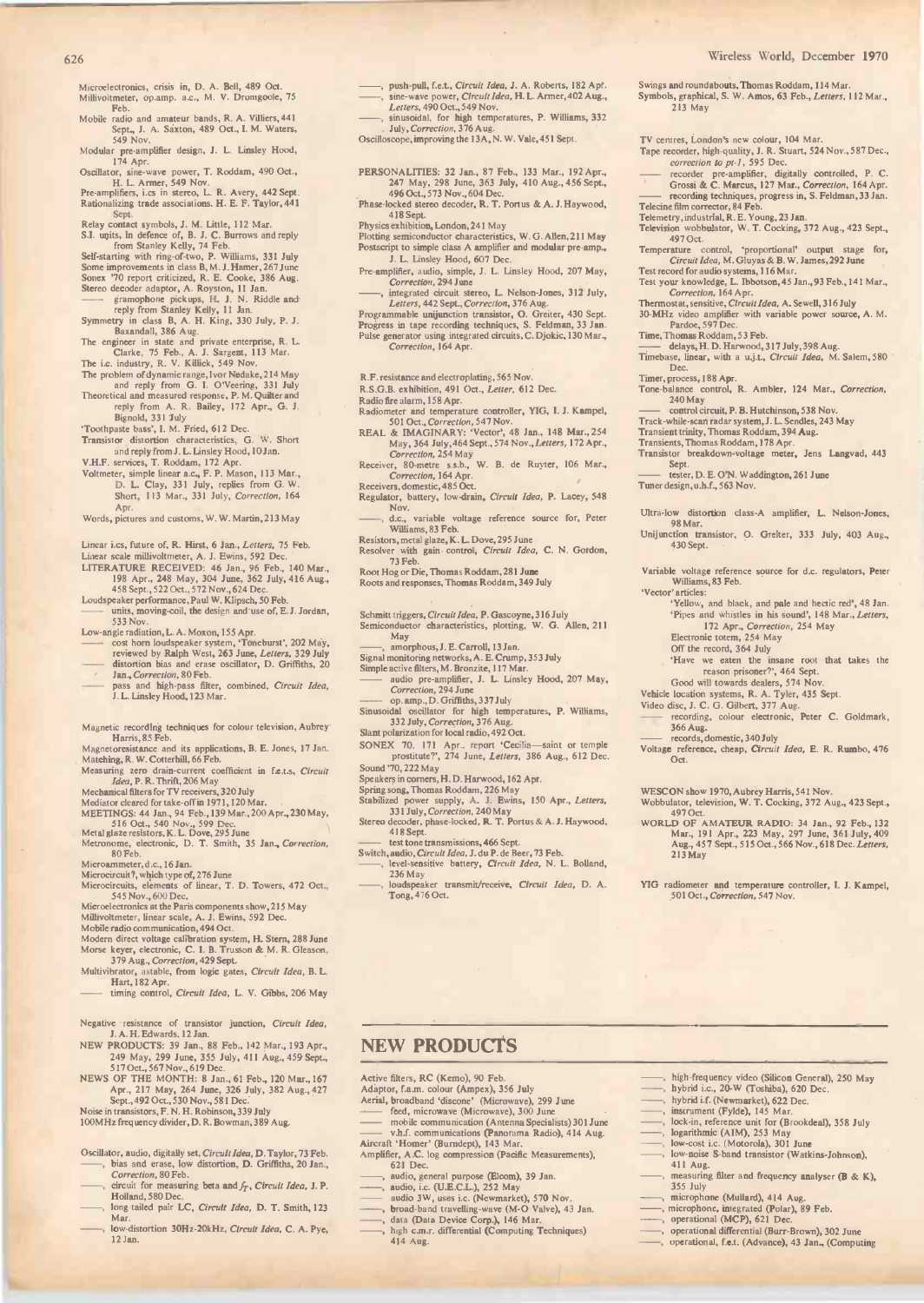### wireless World, December 1970 627

- Techniques), 88 Feb., (G.D.S.), 415 Aug. operational, high-performance (Silicon General), 622 Dec.
- operational, high power (Ancom), 252 May operational, low drift (Advance), 197 Apr., (Analog Devices), 621 Dec.
- 
- 
- operational, low input current (Comtec), 411 Aug.<br>power (Ancom), 303 June<br>power, TO-3 packaged (TRW), 249 May<br>S-band low-noise transistor (Watkins-Johnson),
- 
- 
- 
- 
- 
- 
- 
- 
- 194 Apr.<br>
I, signal (Bournlea Dynamic), 461 Sept.<br>
(min-film video (STC), 622 Dec.<br>
3.5-W (General Electric), 460 Sept.<br>
(min-film video (STC), 622 Dec.<br>
7 V boost (Teleng), 300 June<br>
7. transmitter, add-on (M.E.L.), 42 Ja
- 
- Beam tetrode (M-0 Valve), 143 Mar. Board, i.c. mounting (Shirehall), 250 May , p.c., instant (Oswald E. Boll), 301 June
- Bridge, auto, wide -range (Wayne Kerr), 249 May , universal (Wayne Kerr), 142 Mar.
- C.R.T., instrument (M -O Valve), 569 Nov. Cable identity tester (Information Computer Systems),
- 303 June<br>
Calibration sound source (B & K), 358 July<br>
Calibration sound source (G & K), 358 July<br>
Calibrator, cenamic (Steatite), 571 Nov.<br>
Capacitor, cenamic (Steatite), 559 Nov.<br>
(etcrolytic (Steatite), 569 Nov.<br>
(etcrol
- 
- 
- 
- 
- 
- 
- 
- 
- 
- 
- (iFD Electronics), the 41 Aug.<br>
(iTED Electronics), 411 Aug.<br>
(immer, precision (Voltronics), 89 Feb.<br>
Cartridge, magnetic (K.E.F.), 142 Mar.<br>
Case, equipment (Case Systems), 197 Apr.<br>
Cassette tape editing kit (Multicore)
- 
- 
- 
- 
- 
- 
- Connector, coaxial, multi micro (Radiall), 91 Feb.<br>
—, 64-pole, p.c.b. (ITT), 414 Aug.<br>
Converter, d.c./d.c., (Plessey), 40 Jan.<br>
—, digital-to-synchro (Moore Reed), 356 July<br>
—, frequency (R. Gifillan), 299 June<br>
—, frequ
- 
- 
- 621 Dec.<br>
Counter, automatic (Dana), 40 Jan.<br>
, computing (Racal), 359 July<br>
, 50MHz (Dawe), 568 Nov.<br>
, presettable (Industrial Numerical Controls),<br>
251 May
- 
- 
- 
- 
- ----, reversible decade (Quarndon), 412 Aug.<br>---, 32.MHz (General Radio), 40 Jan.<br>Counter/timer, 40.MHz (Marconi), 42 Jan.<br>----, 50-MHz (Marconi), 197 Apr.<br>Counting, storing and display, modular system<br>(Comtaves), 359 July
- 
- D.V.M., six-digit system (Dana), 567 Nov.<br>
Delay line, PAL (Impectron), 299 June<br>
 line, video (Matthey Printed Products), 251 May<br>
Demodulator i.c., f.m./a.m. (Signetics), 299 June<br>
Desoldering wick (Southern Watch & Clo
- 
- 
- 462 Sept. , 18-GHz detector (AEI Semiconductors), 568 Nov. , electroluminescent (Plessey), 411 Aug. , 5W, 7-12.5GHz pulsed Gunn -effect (Plessey),
- 
- 412 Aug. , GaP light -emitter, plastic (Jermyn), 570 Nov.
- light emitting (Monsanto), 39 Jan., 619 Dec.,<br>(Litton), 570 Nov.
- log, for function generators (Codi International), 623 Dec. 623 Dec.<br>
1-12GHz mixer (Mullard), 570 Nov.<br>
-, photoelectric, silicon (EMI), 91 Feb.<br>
-, rectifier, 1 amp (WEL), 569 Nov.<br>
-, switching (Mullard), 463 Sept.<br>
-, 300 W zener (Mullard), 518 Oct.<br>
-, varactor, high-Q, for X-
- 
- 
- 
- 
- 
- 

'Diode, zener', programmable (Jermyn), 570 Nov.<br>Display tube for i.c. decoder/drivers (Hivac), 619 Dec.<br>Duplexer, microwave (Motorola), 462 Sept.

, millivolts, r.f./u.h.f. (Millivac), 41 Jan. , modulation (Dymar), 43 Jan.

145 Mar. , power (WEL), 415 Aug.

Microcircuit, frequency-selective (Consumer Microcircuits), 145 Mar

www.community.community.community.community.community.community.community.community.community.community.com/

Microphone, variable directivity (Jagor Interelectric), 91 Feb. with interchangeable capsules (Bang & Olufsen), 569 Nov. Millivoltmeter, low-cost a.c./d.c. (Linstead), 622 Dec. Milliwatt test set (Hatfield), 193 Apr.

Mixer, balanced (Anzac), 623 Dec.<br>Mixer, video signal (Aston Micro-Electronics), 521 Oct.<br>—, waveguide balanced (Micro Metalsmiths), 301 June

Modulator/demodulator, balanced (Silicon General), 623 Dcc.<br>
Monitor, a.m. (Gates Radio), 144 Mar.<br>
C.C.TV (Cotron), 301 June<br>
C.C.TV (Cotron), 301 June<br>
(G. & M. Electronics), 249 May<br>
Theory (Orbit), 194 Apr.<br>
Multimeter

Organ, electronic, m.o.s. arrays for (WEL), 463 Sept. Oscillator, constant amplitude wideband (Hewlett-Packard), 90 Feb.

(Levell), 360 July<br>
--, W-band Gunn-diode (Sivers), 90 Feb.<br>
Oscilloscope, educational (Mitre), 42 Jan.<br>
--, 50-MHz (Pye Unicam), 143 Mar.<br>
--, for TV servicing (Pye Unicam), 194 Apr.<br>
--, simple (Meteronic), 568 Nov.<br>
--,

Dec.<br>clutch/brake, precision (Fairchild), 249 May

, X- Y display (Marconi), 415 Aug. Over -voltage protection unit (ITT), 42 Jan.

https://wittor.org/indeptedter/valve), 463 Sept.<br>
package (Cathodeon), 621 Dec.<br>
5. sinewave 10Hz to 10MHz (Britec), 88 Feb.<br>
1. test, wideband (Omega), 521 Oct.<br>
1. tunable Gunn -effect (Microwave & Electronic),<br>
357 July

Photoconductive cells (Guest), 571 Nov.<br>Pickup cartridge (Bang & Olufsen), 519 Oct.<br>Potentiometer, cermet (Bourns), 571 Nov., (Reliance), 622

(utch/brake, precision (Fairchild), 249 May<br>
for p.c. boards (Plessey), 412 Aug.<br>
miniature (Painton), 359 July<br>
miniature wire wound (Guest), 193 Apr.<br>
miniature wire wound (Guest), 193 Apr.<br>
motorized (Rayleigh), 90 Peb.

Source, constant current (Hewlett-Packard), 39 Jan.<br>
Power supplies, (A.D.M.), 520 Oct., (Advance), 568 Nov.,<br>
(Ancom), 90 Feb., (Brandenburg), 89 Feb., (Coutant).<br>
358 July, (Farnell), 568 Nov., (Guest), 194 Apr.,<br>
(ITT),

R, C and L boxes (Lionmount), 413 Aug/<br>
Radiolephone, marine v.h.f. (Cossor), 250 May<br>
Radiolephone, marine v.h.f. (Cossor), 250 May<br>
N.r. etc. (N.R. etc.), 143 Mar.<br>
Chelditensity (Microwave), 195 Apr.<br>
Receiver, communic

, tape, miniature (AIM), 355 July, (Hayden), 413 Aug. Recording equipment for mini -computers (Racal-Thermionic), 567 Nov.

head, 8 -track magnetic (Phi Magnetronics), 415 Aug. head, 1.5 -MHz (Gresham Recording Heads), 519 Oct. Rectifier, encapsulated bridge (International Rectifier),

(encapsulated single-phase bridge (International<br>Rectifier), 145 Mar.<br>, high-voltage silicon (Semtech), 623 Dec.<br>Relay, d.i.l. reed (ERG), 303 June<br>, dual-in-line, without contact bounce (Fifth Dimension),

570 Nov.<br>in TO-5 can (ITT), 570 Nov. ightharpoonup with the vector of the UTT, 461 Sept.<br>
ightharpoonup (Bourns), 197 Apr.

571 Nov.

Electromyograph (Isleworth Electronics), 39 Jan.

- Faders and potentiometric controls, audio (Penny & Giles), 89 Feb.
- 89 Feb.<br>
Field plotter, automatic (Sensitized Coating), 622 Dec.<br>
Filter, active, low-pass (Lionmount), 43 Jan.<br>
——, coherent (Brookdeal), 193 Apr.<br>
——, crystal, for marine communications (Plessey),
- 
- 
- 
- 
- 519 Oct. (State ITT), 357 July<br>
 crystal, monolithic (ITT), 357 July<br>
 for marine communications (Cathodeon), 249 May<br>
 10.7MHz (Tyco), 623 Dec.<br>
 unable (KEMO), 252 May<br>
 wariable (Barr & Stroud), 359 July<br>
Flying sp
- 
- 
- 
- Galvanometer for education (Educational Measurements),
- 570 Nov.<br>Generator, colour TV grey-scale (Marconi), 250 May<br>
—, colour TV pattern (Pye Unicam), 195 Apr.<br>
—, f.m. signal (Measurements), 249 May<br>
—, function (Wavetek), 460 Sept.
- 
- 
- 
- 
- 
- , noise (ADM), 303 June , noise, modular (ADM), 143 Mar. , pulse (Farnell), 145 Mar. , pulse, modular (Bradley), 461 Sept. , r.f. (Philco-Ford), 620 Dec.
- 
- , servo carrier (Prosser Scientific), 360 July , time scale (Comark), 460 Sept.
- , voltage -coupled waveform (Environmental Equipments), 197 Apr. Gunn -effect devices (Mullard), 571 Nov.
- 

Heat sink adaptors (Jermyn), 146 Mar. sink, flat -based (Jermyn), 145 Mar.

- sink for i.c. module (Redpoint), 300 June
- 
- I.C. for TV sound systems (RCA), 299 June I.Cs for data communication interfaces (Motorola), 300 June
- 
- Indicator, digital readout (F. R. Electronics), 620 Dec. lamps, plug-in (Engel & Gibbs), 620 Dec.
- , logic state (Newmarket), 301 June, (Hewlett-Packard), 517 Oct. , low -voltage neon (Solitronics), 567 Nov.
- , solid-state plus/minus sign (Hewlett-Packard), 463 Sept.
- , transducer read-out (Southern Instruments), 359 July
- 
- tube driver, (K.G.M.), 88 Feb.<br>
into the low-voltage (Counting Instruments), 144. Mar.<br>
..., tuning, monolithic (Motorola), 520 Oct.<br>
..., units symbol numicator tubes (Hivac), 521 Oct.<br>
Inductor cores for p.c. boards (Mul
- 

Insulation tester, transportable (Miles Hivolt), 42 Jan. Inverter assemblies (Gardners), 299 June

Klystron, reflex (English Electric Valve), 414 Aug.

Ladder network, binary (Morganite), 40 Jan. Light detector, silicon infra -red (MCP), 519 Oct. sensor and amplifier, integrated (Sanders),

Logic; dual monostable (Motorola), 619 Dec. ; dynamic shift register (National Semiconductor), 518 Oct.

elements, high-level (SGS), 569 Nov.<br>function analyser (ITT), 567 Nov.<br>high noise-immunity i.cs. (Mullard), 415 Aug.<br>m.o.s. adaptive, for pattern recognition

(Integrated Photomatrix), 518 Oct. m.o.s. multiplex switches (Marconi -Elliott), 517 Oct.

t.t.l. integrated circuits (Mullard), 146 Mar.

m.o.s. random access memory (Motorola), 415 Aug.<br>m.o.s. shift register (Plessey), 413 Aug.<br>m.o.s. shift register for delay lines and memories<br>(National Semiconductor), 571 Nov.<br>plastic COS/MOS devices (RCA), 622 Dec.<br>semic

Magnetic shield, flexible (Telcon), 571 Nov.<br>
Meter, a.f. power portable (Dymar), 360 July<br>
(Meter, a.f. porte), digital, panel (Bach-Simpson), 91 Feb., (Computer<br>
Techniques), 571 Nov.<br>
(Marconi), 520 Oct.<br>
(Marconi), 520

, frequency, 50 -MHz digital (Orbit), 461 Sept. , frequency -period (Racal), 146 Mar. , megohms, super (British Physical Labs.), 356 July

Iron, quick -heating (Home Radio), 459 Sept. Isolator/coupler, electronic (Cole), 303 June

Jack receptacle, 3mm (Sealectro), 40 Jan.

621 Dec.